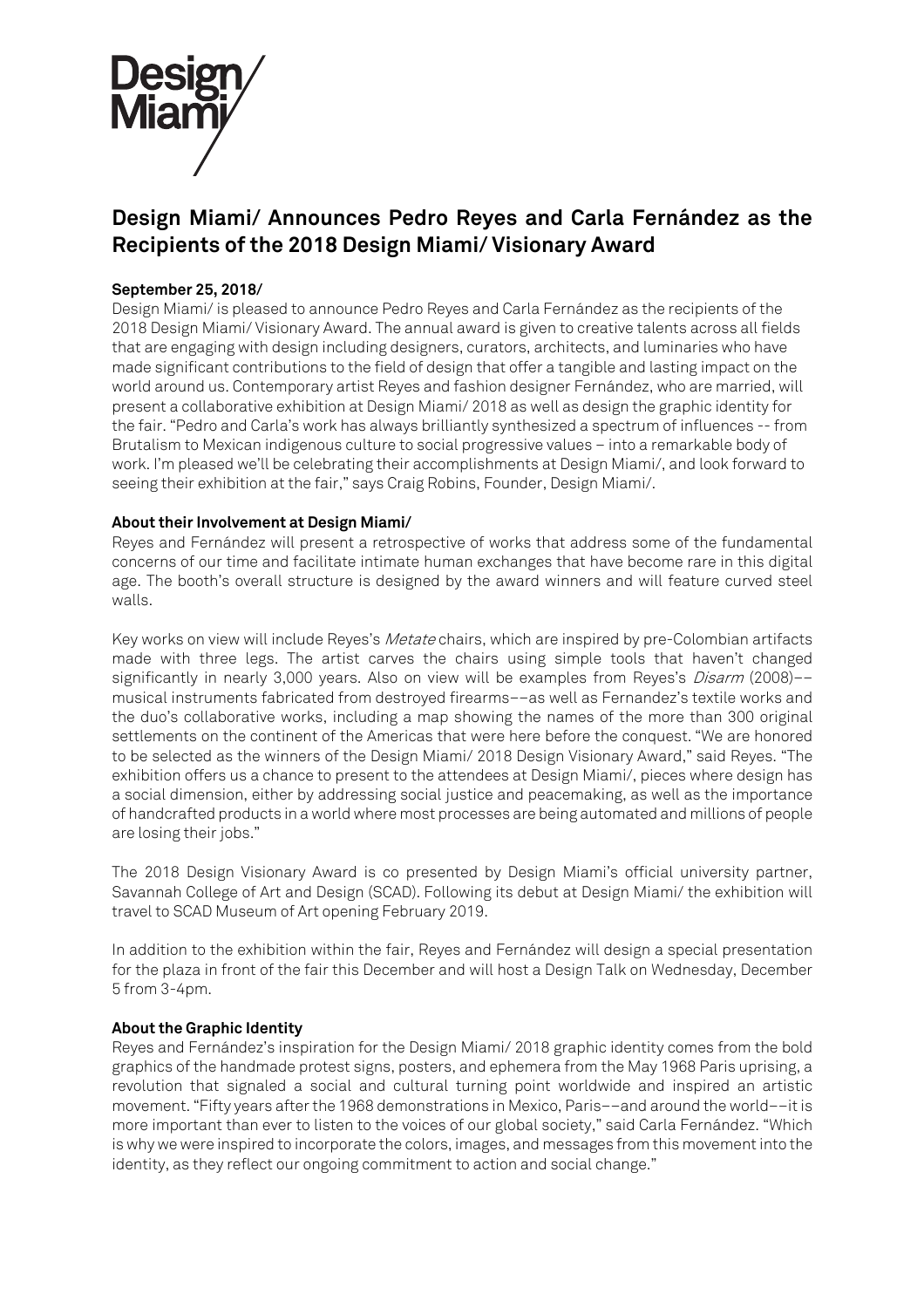

"We are thrilled to be working with Pedro and Carla to develop the fair's graphic identity," said Rodman Primack, Chief Creative Officer, "Design Miami/ is honored to support such powerful creative visionaries and to have the honor of their shared visual language inform our identity across our entire platform ––exemplifying Design Miami/'s mission to be both a marketplace for design and a leader in global design discourse."

## **About Pedro Reyes and Carla Fernández**

**Pedro Reyes** practice erases the barriers normally seen between traditional plastic arts and architecture and design. He creates large-scale projects encompassing sculpture, performance, video, and participatory happenings that confront social injustices and imagine solutions for a better world. His works, rooted in his activism, explore the power of the individual and the collective, as well as the possibility to incite change through creativity, humor, communication, and art. Reyes has created two projects condemning gun culture: Palas por Pistolas (2008), in which he worked with local authorities in Culiacán to melt guns down into shovels to be used to plant trees, and *Disarm* (2013), in which he transformed firearms into musical instruments. His ongoing project The People's United Nations (pUN), staged at the Queens Museum of Art, New York, and Hammer Museum, Los Angeles, includes sculptural works and volunteer delegates, putting the diplomatic duties of the United Nations into the hands of ordinary people. Reyes has presented solo exhibitions at, among others, the Institute of Contemporary Art, Miami; Dallas Contemporary; and with Creative Time, New York.

**Carla Fernández's** Mexico City–based fashion label aims to preserve the cultural heritage of Mexico's indigenous communities by partnering with craftspeople and artisans throughout the country who specialize in centuries-old techniques to create clothing, textiles, and housewares with a contemporary take on handcrafted methods. This approach helps sustain the longstanding traditions of those who collaborate with the brand; recent collections have incorporated traditional sign and mask painting, waist loom weaving, embroidery, natural dyes, leather fretwork, and ikat and foot loom weaving. In 2013, Carla was one of 11 worldwide recipients of the Prince Claus Award based in Amsterdam, which recognizes artists whose cultural actions have a positive impact on the development of their societies. In 2016, she brought indigenous tradition to the women's March on Washington in the form of 16 conceptual garments emblazoned with powerful visual and protest statements, a part of an ongoing series titled Moda en Resistencia. Fernández has had solo exhibitions at the Isabella Stewart Gardner Museum in Boston, MA / Museo Jumex in Mexico City / Heath Ceramics in San Francisco, CA / SIFA The O.P.E.N. Festival IN Singapore; and collective exhibitions at MAD Museum, New York; Palacio de Iturbide and Museo Amparo in Mexico City, among others.

#### **Design Miami/ Visionary Award**

The Design Miami/ Visionary Award celebrates those who have significantly contributed to the field of design, such as designers, curators, architects, and luminaries who influence and are engaged in design in the broadest sense. The laureate of the award is recognized as having a continued, tangible, and lasting impact. Previous Design Miami/ Visionary Award winners include Zaha Hadid, Marc Newson, Tokujin Yoshioka, David Adjaye, Yves Béhar, SHoP Architects, and the Mwabwindo School.

#### **Schedule of Events**

Preview Day/ By invitation only Tuesday, December 4/ Collectors Preview/ 12–5PM Opening Night Preview/ 5–7PM